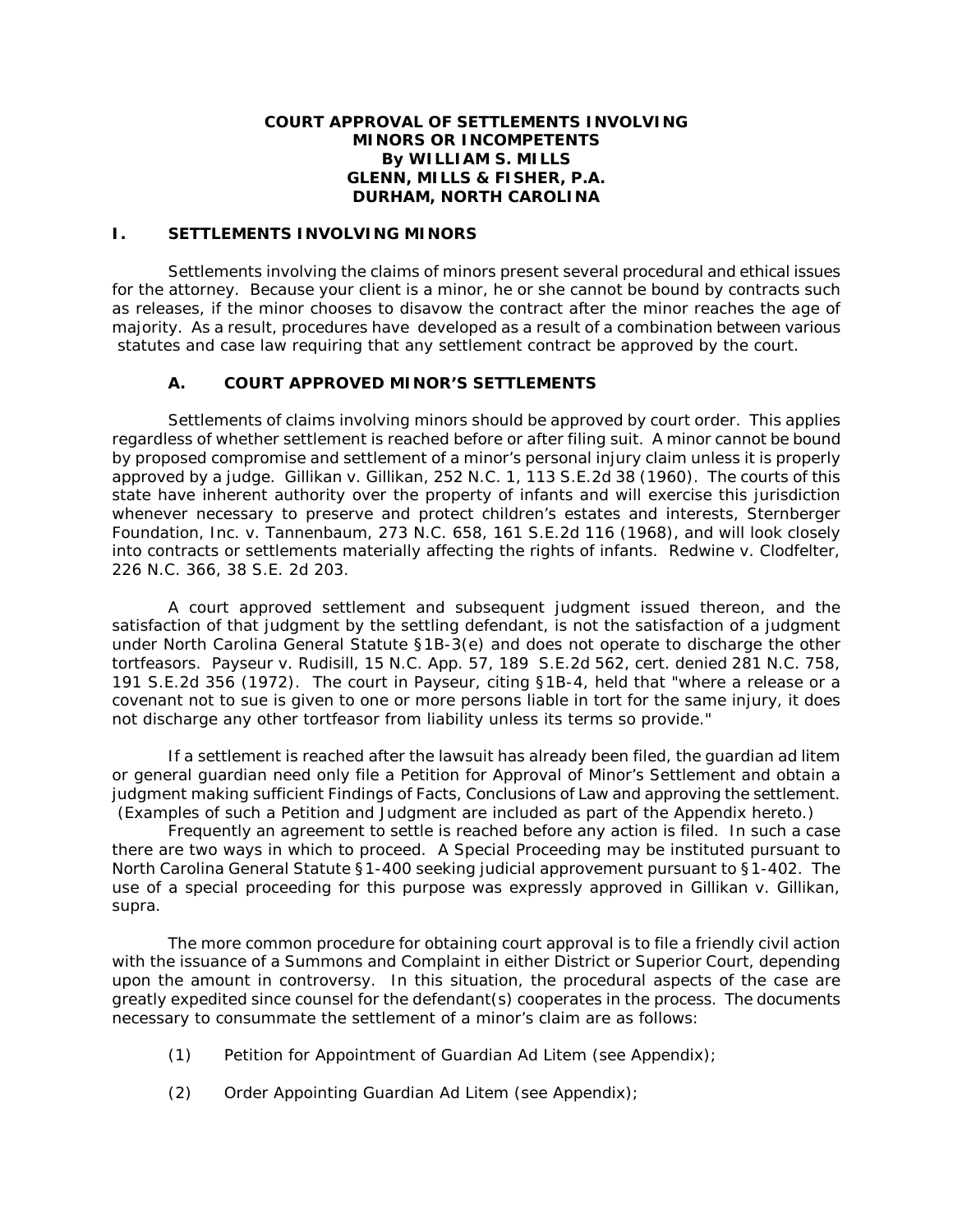- (3) Summons and Complaint;
- (4) Petition for the Approval of a Minor's Settlement (see Appendix);
- (5) Judgment Approving the Minor's Settlement(see Appendix).

Depending on the method of investing and holding the minor's funds, there may be additional proceedings required as discussed hereinafter. It is not uncommon to have the Summons, Complaint, Acceptance of Service, Answer and Petition for Approval of Minor's Settlement to all be filed simultaneously. In the case of such a "friendly suit" all that remains is to schedule the hearing for purposes of obtaining the judge's signature on a Judgment approving the settlement.

Because of ethical considerations that arise when settlement offers are made, I suggest that you routinely appoint someone other than the parent to act as the guardian *ad litem* for the minor child, since the parent or parents have the claim for medical bills. Rule 17 requires the appointment of a guardian *ad litem* in order to file an action on behalf of a minor child.

The procedure to be followed by a particular judge in obtaining approval of a minor's settlement varies greatly. There are judges who will approve such settlements based upon a Consent Judgment signed by all parties having an interest in the matter. In such a case, the court is obviously giving great deference to the guardian *ad litem* or general guardian and their counsel in insuring that the interests of the minor are protected. Other judges require that the minor be present in court with a parent or parents. Additionally, there are an increasing number of judges who insist on any structured settlement being with an insurance company having the highest possible rating according to Standard & Poor's, or a surety bond from such an insurance company insuring the obligation of the company issuing the annuity contract.

Before you appear before a judge for the purpose of obtaining a minor's settlement, inquire as to what information the judge will want at the hearing and the people whose appearance she will require. By making that simple inquiry, you will save yourself and your client much time and potential embarrassment.

The procedure which Judge Gregory Weeks favors is set forth in a paper presented at a previous Academy seminar.<sup>1</sup> Borrowing liberally from Judge Weeks' remarks,

The court must review the record in the case. It must weigh the strength of the plaintiff's case, and determine the existence of any viable defenses. All of this must be done on the record. The minor and his counsel must be present; the parent or parents should be present at the approval hearing. In determining the relative merits of the claim and defenses, the court should review all the pleadings, available discovery and any other documentation in the file... Evidence of the plaintiff's injuries must be received. Medical and hospital records must be used in this regard. The court must also determine the defendant's ability to pay. The judge should ascertain the limits of any insurance as well as the availability of any other assets. The court must question the minor's representative and the parents as to whether they think the settlement is fair

 $^1$ Court Approval of Damage Awards for Minors, the Hon. Gregory Weeks. Personal Injury Law Seminar, NCATL 4-10-92.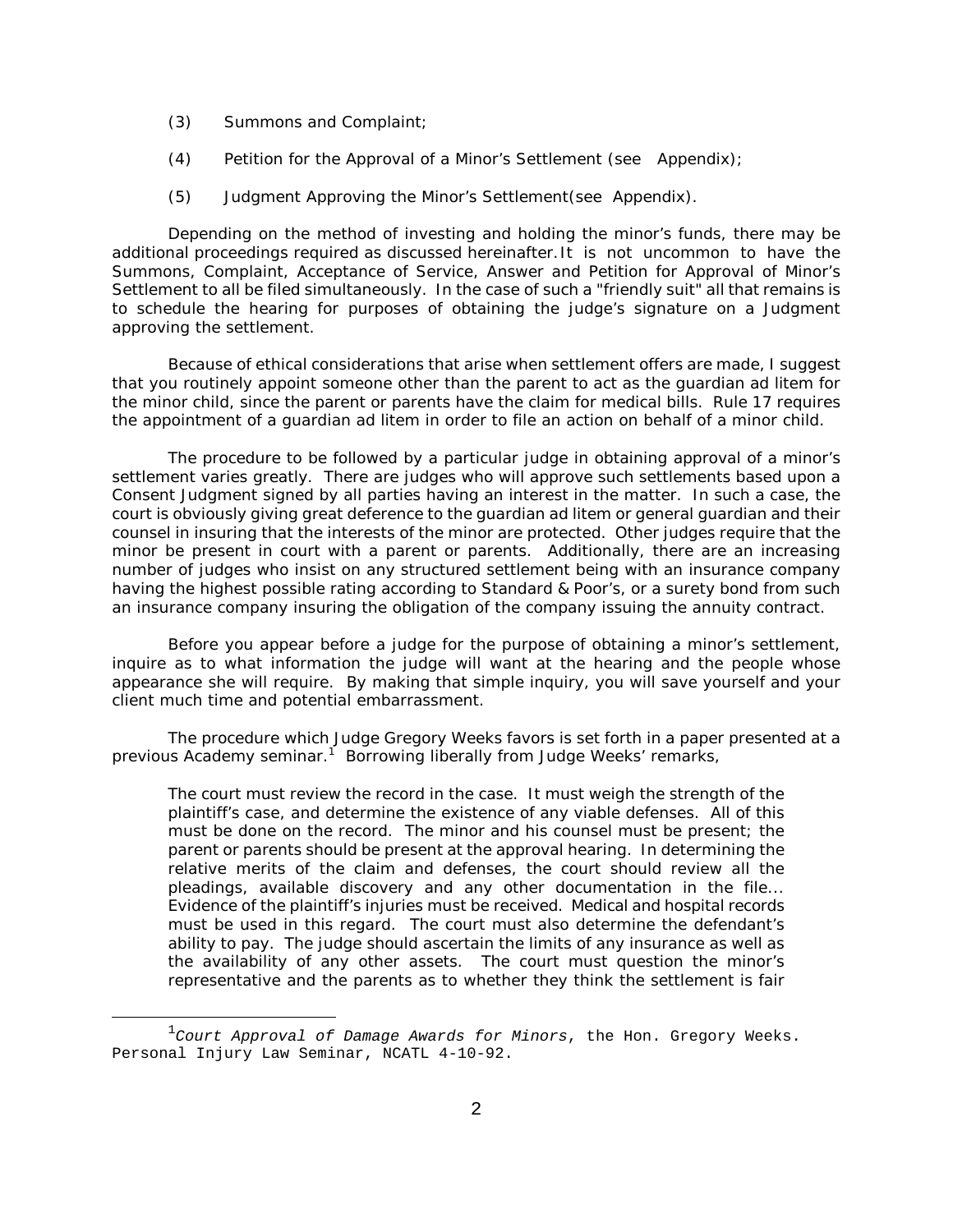and reasonable. The exact amount the minor will receive in his or her trust fund must be determined and the court must find this amount is fair and reasonable.

In the process of approving the settlement, the judge must also consider the reasonableness of any proposed payments from the settlement proceeds. For example, the proceeds that are payable to the minor cannot be used to pay the medical expenses of the minor. There arises from the injuries to the minor two distinct claims for relief, one for the minor and one for the parent. *Ellington v. Bradford*, 242 N.C. 159, 160, 86 S.E.2d 925 (1955). The parents are responsible for the minor child's medical bills and the minor's recovery is for such things as pain and suffering, disfigurement, future medical bills beyond the age of 18 and future lost wages.

The court should also consider the reasonableness of the attorney's fees. Again, since the minor is unable to enter into a binding contract, it is essential that the fees the attorney is to receive be approved by the court. In passing on the amount of the fees, the judge is not bound by any fee contract signed by the parents and the attorney. Rather, the court is required to make an independent inquiry. Generally, in a minor's claim, the attorney should maintain a record of the hours spent in handling the claim and be prepared to offer an Affidavit in support of the proposed fee, depending on the judge's requirements. In a case involving a substantial recovery, it is wise to obtain an Affidavit from another attorney supporting the proposed fee. Any such affidavit should address the various factors to be considered as outlined in Rule 1.5 of the Revised Rules of Professional Conduct.<sup>2</sup>

## **B. DISBURSEMENT OF THE MINOR'S SETTLEMENT PROCEEDS**

The proceeds of settlement of the minor can be disbursed in the following three ways:

## **1. To the Clerk of Superior Court.**

The simplest and most conservative approach to the disbursement of the settlement proceeds is to have them paid into the Clerk of Court for the county in which the Judgment was

 $^2$ These factors include (1) the time and labor required, the novelty and difficulty of the question involved, and the skill requisite to perform the legal service properly; (2) the likelihood, if apparent to the client, that the acceptance of the particular employment will preclude other employment by the lawyer; (3) the fee customarily charged in the locality for similar legal services; (4) the amount involved and the results obtained; (5) the time limitations imposed by the client or by the circumstances; (6) the nature and length of the professional relationship with the client; (7) the experience, reputation, and ability of the lawyer or lawyers performing the services; and (8) whether the fee is fixed or contingent.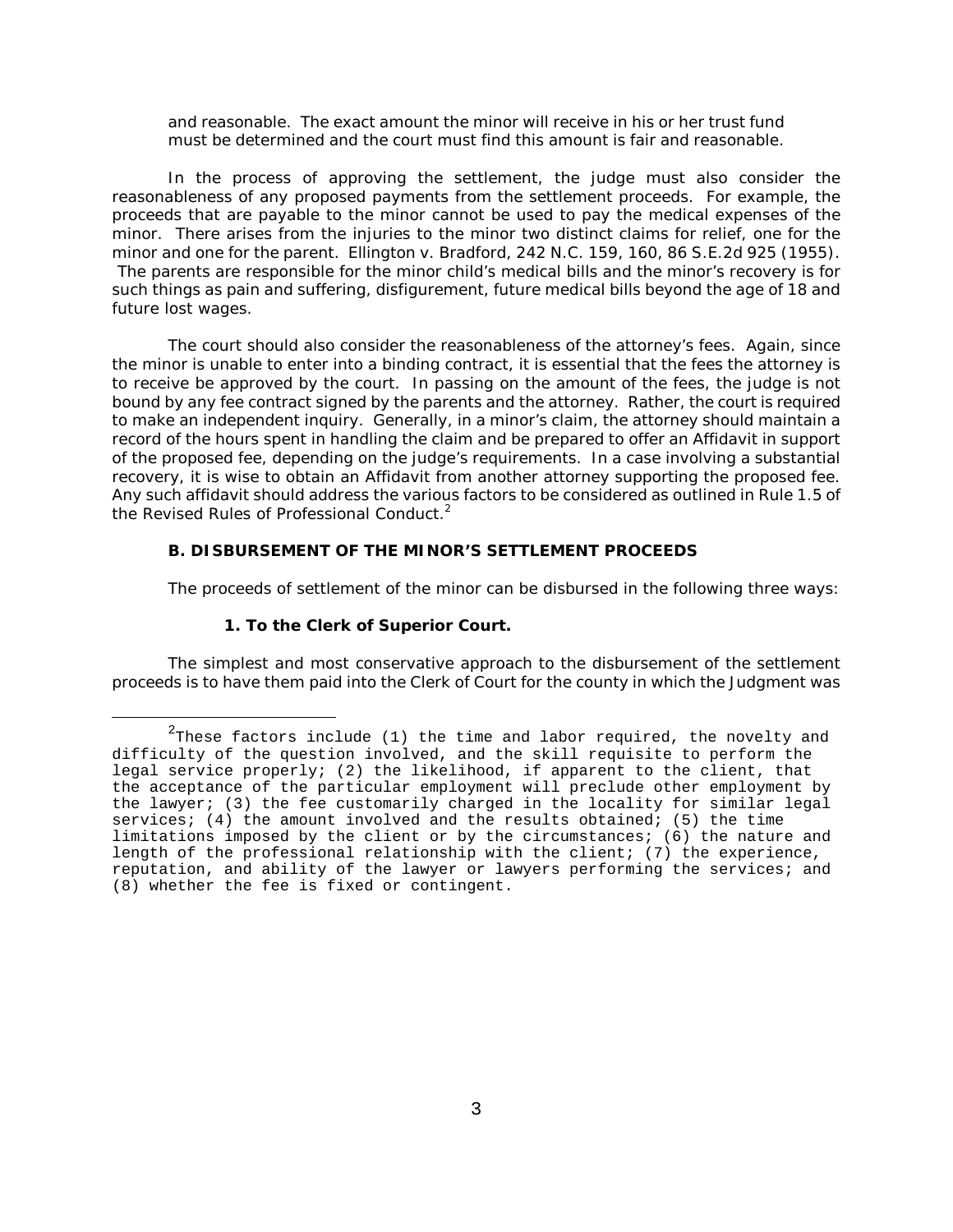approved. When this is done, the Clerk invests the funds for the benefit of the minor child in very secure conservative investments. A one-time fee in the amount of five percent of the amount deposited is subtracted from that amount. The investment then grows until the child reaches the age of 18, at which time the minor may apply for receipt of the funds upon proof that she has obtained the age of 18 years. The obvious benefits to this method of holding the minor's funds is the elimination of any bonding requirements, monitoring of investments and annual accounting as discussed hereinafter.

### **2. Invested in an annuity pursuant to a structured settlement.**

When the settlement contemplates the purchase of an annuity, there are no funds to be deposited and the attorney for the minor will typically receive a copy of the annuity contract. Superior Court judges are becoming more active in withholding the approval of a structured settlement unless they are satisfied that the insurance company behind the annuity is sound, or that there is an additional surety behind the annuity contract. It is recommended that if the insurance company issuing the annuity is not a well-known insurance company, that counsel be prepared to provide the rating from Standard and Poor's. That rating can be found on the Internet at "www.standardandpoors.com/ratings/insurance/main.htm."

#### **3. To a guardian of the child's estate.**

If a parent or a financial advisor is to be the guardian of the minor's estate for the purpose of investing the funds, that person must be appointed by the Clerk of Court and bonded (N.C.G.S. §35A-1230-31). When the funds are paid to the guardian, I recommend that the Judgment Approving the Settlement reflect that the payment of the minor's proceeds be made directly into the Clerk of Court directing that the Clerk simply hold the funds for payment to the guardian. The Judgment may also direct that the funds be paid directly to the guardian if the person has been appointed. However, when the proceeds are given to the Clerk, advise that they are going to be disbursed to a guardian for the estate. The Clerk will not deduct the five percent fee in such a circumstance. Then, once the guardian for the estate of the minor has been duly appointed and bonded, the money is paid to the guardian of the child's estate.

Arrange to have the insurance company's agent appear with you and the guardian at the Clerk's office for the appointment of the guardian. That way the bond is in place and all of the paperwork can be accomplished at one meeting at the Clerk's office. The amount of the bond is 1.25 percent of the principal up to \$100,000.00, and bond is reduced to 1.10 percent for amounts over \$100,000.00. The premium for the bond can be paid from the minor's funds.

Pursuant to N.C.G.S. §35A-1232 (BILL CHECK THIS) if the principal has been or will be deposited in a bank in North Carolina or invested in an account in an insured savings and loan association, upon condition that the money or securities will not be withdrawn except upon authorization of the Clerk, the Clerk may, in its discretion, order that the money be so deposited or invested, and exclude that deposited amount from the computation of the amount necessary for the bond. This is called the receipt and agreement exemption from the bond requirement. The Clerk's office will have the required form for accomplishing this exemption.

Once the guardian of the minor's estate has been appointed, his or her powers are provided by statute. Generally, this includes investing the assets of the ward as a reasonably prudent business person would do. Also, this would include payment on the ward's behalf of necessary and reasonable expenses incurred in handling the funds. You must stress to the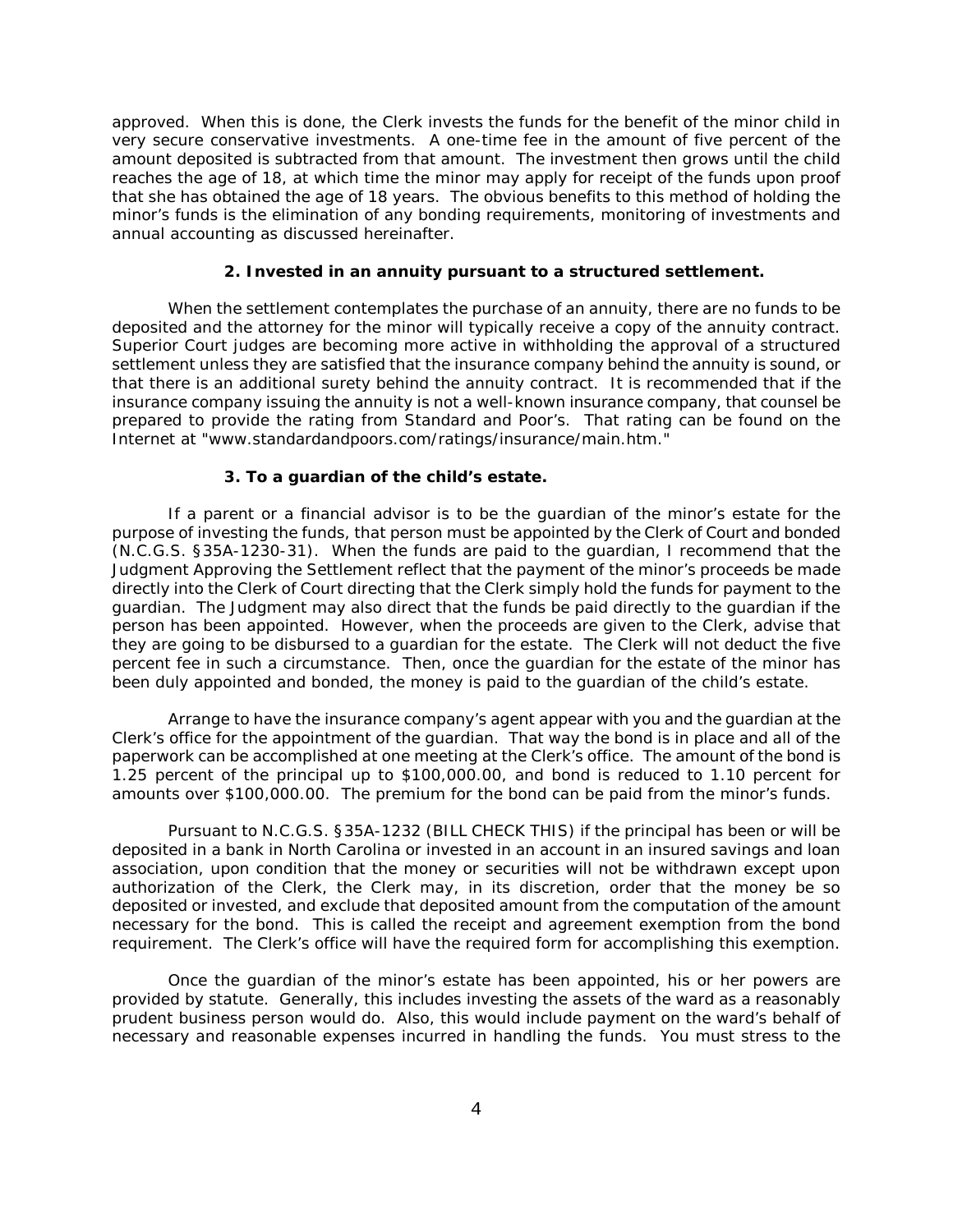guardian of the estate that the child's funds may not be used to pay for the child's ongoing needs, since that is a parental obligation. Court approval should always be obtained.

If the minor would otherwise be eligible for certain governmental benefits, placing the funds in the hands of the guardian may result in the loss of these benefits. Since there are other speakers addressing the creation of a special needs trust, to avoid the loss of governmental benefits, it is not discussed in this paper.

### **C. PROCEDURE IN FEDERAL COURT**

The procedure followed in federal court is substantially the same as that outlined for state court. Always check the local rules. In the Middle District the local rule 17.1 (see Appendix) provides the procedure to be followed in great detail. Once the settlement is approved, the Judgment then directs that the payment of any funds due the minor would be paid to the Clerk of Court for the county in which the child resides or to a guardian. The use of the phrase in local rule 17.1(f), "the legal guardian of the minor or incompetent" means a duly appointed guardian under the procedures outlined above.

## **D. WAIVER OF COURT APPROVAL**

In personal injury actions involving only mild or insignificant injury to the minor, insurance carriers will sometimes waive the requirement of court approval, taking the risk that the minor will not choose to renounce the settlement when he or she reaches the age of 18. In such a circumstance, the insurer will require the parent receiving the funds for the benefit of the minor to indemnify the defendant and carrier from any subsequent action by the minor.

This writer thinks that settling such claims is extremely risky and should be done only in very limited circumstances where the amount received by the minor is inconsequential. In settling such a case without court approval, the attorney is assisting in the resolution of the minor's claim in such a way that the minor does not have the safeguards mandated by law when the settlement is approved by the court.

### **E. AVOIDING ETHICAL CONFLICTS IN THE SETTLEMENT OF MINOR'S CLAIMS**

A common factual scenario presents ethical considerations which you must be mindful of early in the representation. You are contacted by a parent of a minor child who has suffered serious personal injuries. The parent contacting you is not a potential defendant but has her own claim for the medical bills associated with her minor child's personal injury. She wants you to pursue all claims available to recover for her and the minor child. Those claims include her claim for medical bills and the child's claim for personal injury. You agree and proceed to file suit with her being the guardian *ad litem* and a plaintiff in her own capacity seeking compensation for medical expenses. You learn that the insurance proceeds available are \$25,000.00. Obviously the insurance available is insufficient to pay the to claims. You have no agreement regarding the division of the proceeds. You receive an offer to settle the case for the available insurance. Under those facts, you would be required to terminate your relationship of both the parent and the child.

In 1992 the North Carolina State Bar issued an ethics opinion holding that a lawyer may not present parents as guardians *ad litem* for their injured child and as individuals concerning their related tort claim after receiving a joint settlement offer which is insufficient to fully satisfy all claims. In RPC 109, issued January 17, 1992, the State Bar ruled that there was an *irreconcilable* conflict between the parent acting as guardian *ad litem* and the parent pursuing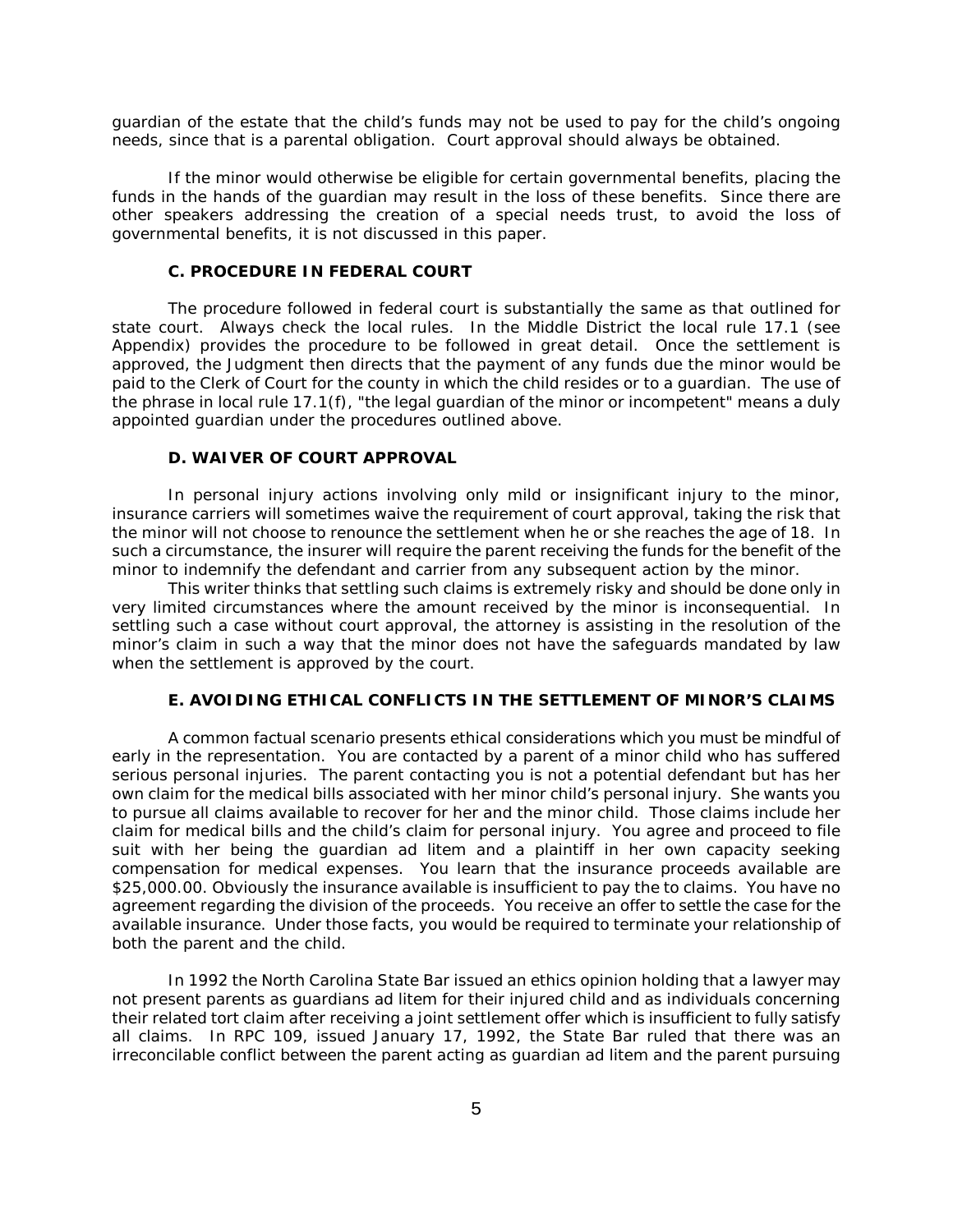her personal claim. As the attorney any attempt you make to resolve that conflict would be benefitting one client at the expense of the other. The State Bar ruled that,

Under the circumstances, Law Firm A must withdraw from representing both clients. The attorneys may not continue representing either of their clients unless their continuing participation is intelligently consented to by the other client, and this is impossible under the facts stated.

Fortunately, the State Bar issued RPC 123, which provides, "This Opinion is intended to address in a broader way the issues raised in RPC 109. It is offered for the general guidance of the bar and is not intended to contradict the advice given in response to the specific facts recited in RPC 109."

In RPC 123, the State Bar opined that an attorney could represent the parents on their individual claim for medical bills and the child under the circumstances outlined in the opinion. The attorney must insist upon the appointment of an independent guardian *ad litem* for the child. The State Bar ruled that since the interests of both the child and the parents are aligned to the extent of establishing negligence of the tortfeasor, it is unlikely that any actual conflict would arise until receipt of a settlement offer. The receipt of a single settlement offer to settle both claims does not *automatically disqualify* the attorney. The attorney may attempt to assist the clients in evaluating the claims and reaching an amicable agreement as to how to divide the proceeds, but under no circumstances may the attorney advocate for one client over the other. If such a dispute arises, the attorney would be permitted to withdraw from the representation of one client upon the consent of the other.

Therefore, whenever there is a potential for conflict between the parent and child, avoid any potential by having an independent guardian appointed. This writer routinely uses another attorney for such purposes. The application for the petition of a guardian *ad litem* included in this Appendix is for such an appointment.

### **II. THE SETTLEMENT OF AN INCOMPETENT'S CLAIM**

Just as a minor is unable to enter into a binding contract, so is an incompetent adult. Therefore, proceeding on behalf of an incompetent adult raises many of the same ethical considerations and need for judicial approval.

Let's begin with the scenario in which you are asked by family members to represent a plaintiff and there is no dispute that the plaintiff is an incompetent adult. However, there has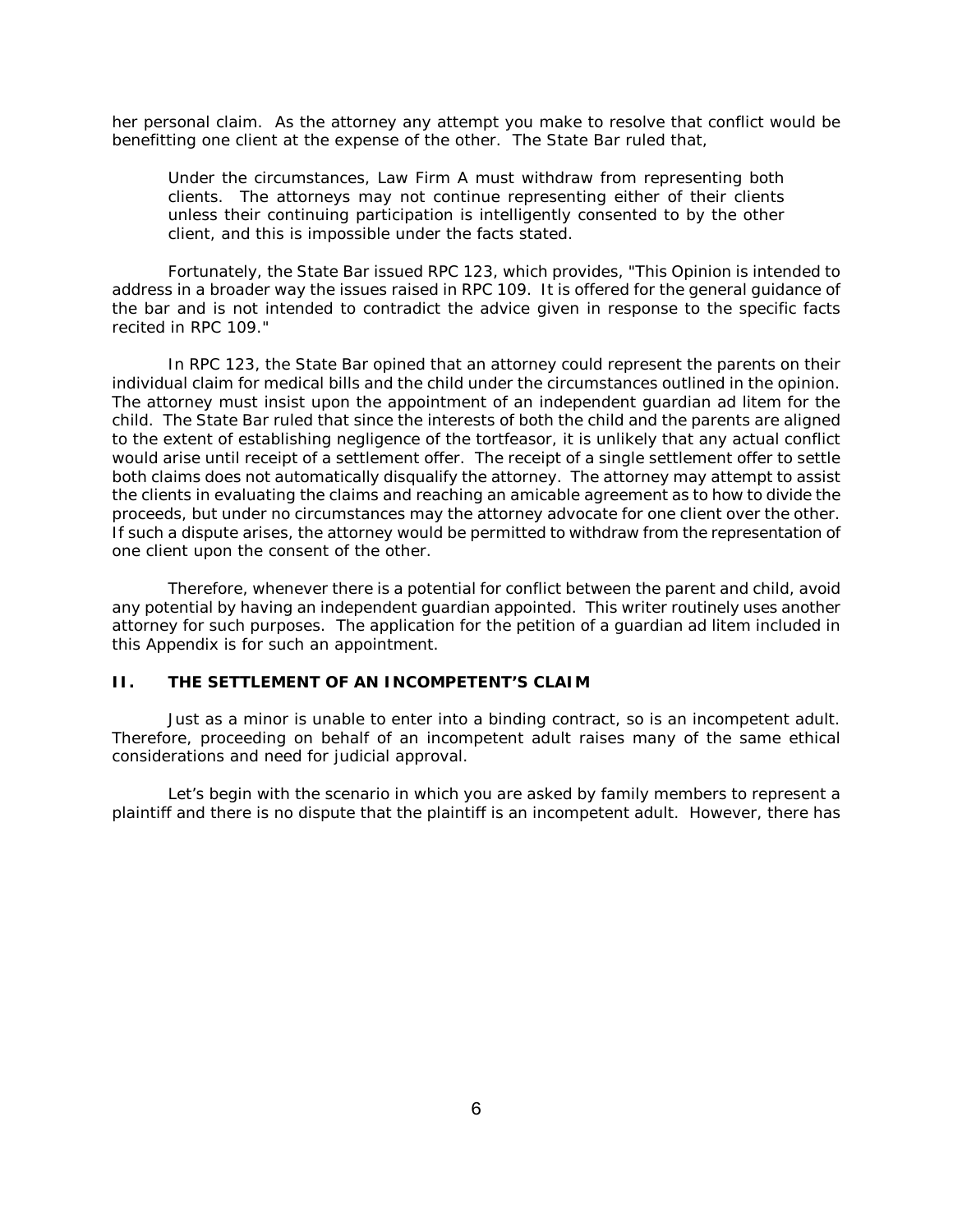not yet been an adjudication of incompetency and no appointment of a guardian *ad litem*, general guardian, guardian of the person or a guardian of the estate.<sup>3</sup>

In order to file the lawsuit, do you have to initiate an incompetency proceeding? No. Rule 17(b)(1) clearly provides that when a plaintiff is incompetent, they *must* appear by general guardian or by guardian *ad litem* appointed as provided in Rule 17. Rule 17(c) simply provides that a guardian *ad litem* shall be appointed, "At any time prior to or at the time of the commencement of the action, upon the written application of any relative or friend of said...incompetent person or by the court on it's own motion." Additionally, Rule 17(b)(3) provides that a guardian *ad litem* for an incompetent person,

May be appointed in any case when it is deemed by the court in which the action is pending expedient to have the...incompetent person so represented, notwithstanding such person may have general or testamentary guardian.

Therefore, as a practical matter, you may initiate an action on behalf of an incompetent adult with the simple appointment of a guardian *ad litem* pursuant to Rule 17. However, it is important to be mindful of the fact that such an appointment is not an adjudication of incompetence pursuant to N.C.G.S. §35A-1101 *et. seq.* Therefore, before any proceeds could be paid in settlement of such an action, it will be necessary to have an adjudication of incompetency and the appointment of either a general guardian or a guardian of the estate, pursuant to §35A article 1 through article 5. (Article 1 sets for the procedure for a determination of incompetence and Article 5 sets forth the procedure for the appointment of a guardian of the incompetent person.)

If you represent a person for whom there can be no reasonable dispute as to their competence, there is no reason not to move forward early in the litigation with an adjudication of incompetence.

Rule 17 and case law provide that an action may proceed in the name of a guardian *ad litem* even if there is a general guardian. *Rutledge v. Rutledge*, 10 N.C. App. 427, 179 S.E.2d 163.

 $3$ N.C.G.S. §35A-1202 defines the distinctions between the various types of guardian: Sub-section (7) provides, "'General guardian' means a guardian of both the estate and the person." Sub-section (8) provides, "'Guardian ad litem' means a guardian appointed pursuant to G.S. 1A-1, Rule 17, Rules of Civil Procedure." Sub-section (9) provides, "'Guardian of the estate' means a guardian appointed solely for the purpose of managing the property, estate and business affairs of a ward." Sub-section (10) provides, "'Guardian of the person' means a guardian appointed solely for the purpose of performing duties relating to the care, custody and control of the ward."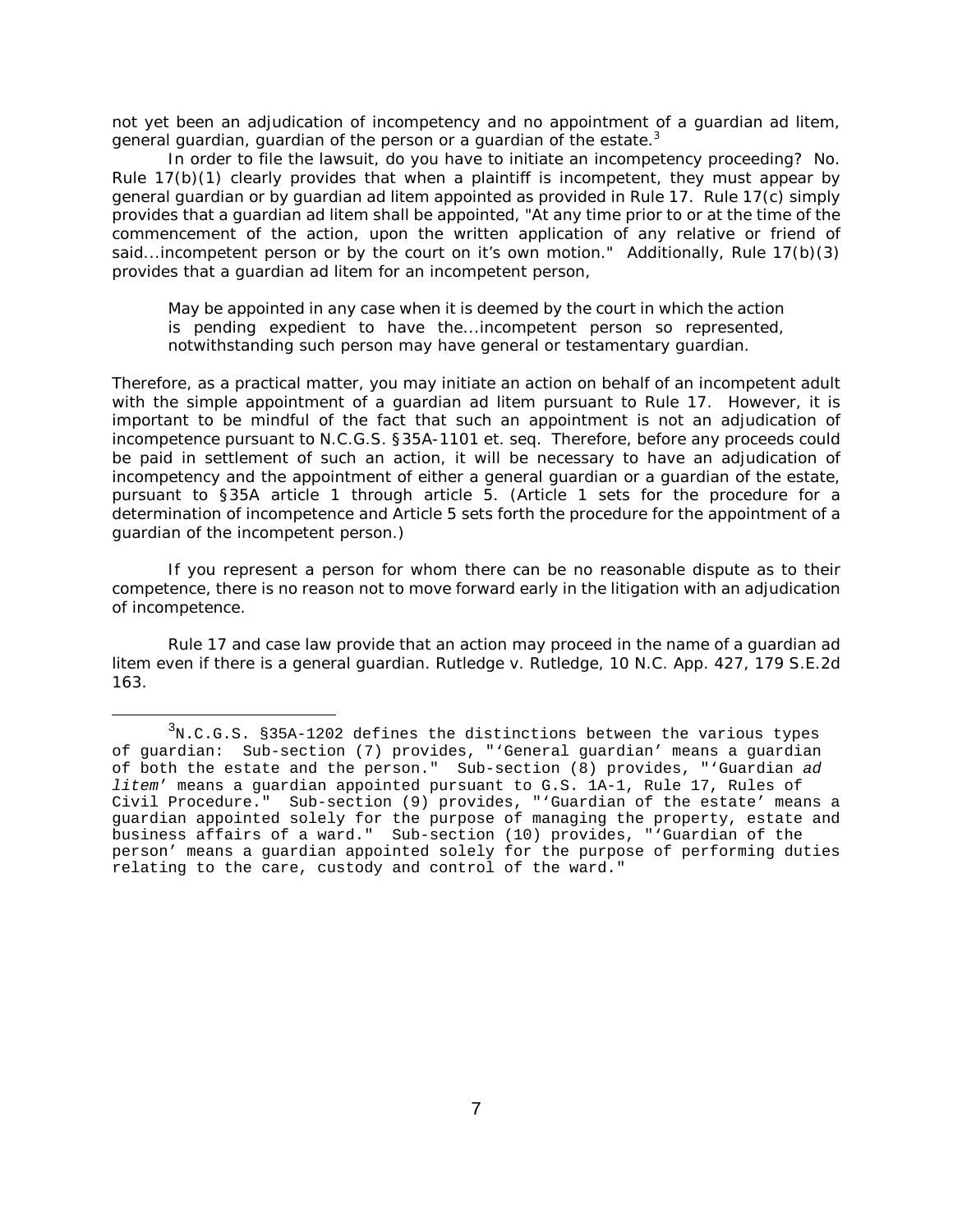Once you have proceeded with an adjudication of incompetency and obtained the appointment of a guardian of the person for the plaintiff, you are then prepared to obtain judicial approval of any proposed settlement and able to disburse the proceeds. The procedure is very similar to that procedure followed in obtaining judicial approval of a minor. You must petition the court for approval of the settlement by presenting a summary of the settlement to the court having jurisdiction over the matter. The Petition should set forth the facts necessary to allow the court to evaluate the fairness of the settlement and the payment of any attorney's fees and expenses. The Judgment should direct that the net recovery of the incompetent plaintiff be held in an interest-bearing account established by plaintiff's counsel as an officer of the court, or by the Clerk of Court pending and Order establishing any limitations and restrictions upon the general guardian's or the guardian of the estate's ability to expend those funds.

If the funds to be handled by the general guardian are substantial, it is recommended that an Order be entered pursuant to 35A-1215 setting forth any limitations and restrictions of the guardian's use of the ward's settlement proceeds. Of course any such guardian is required to be bonded and to make annual reports to the Clerk. North Carolina General Statute §35A-1201 *et. seq.* gives the Clerk of Court broad powers in controlling the use of the ward's funds by the guardian. (An example of an Order establishing limitations and restrictions on a guardian's use of the funds is attached hereto as part of the Appendix.)

Let's assume that you have been engaged by a plaintiff whom you believe was competent and believe that a potential settlement is imminent. However, you have concluded, in large part based upon private confidential communications with your client, that the plaintiff is no longer competent to manage his affairs.<sup>4</sup> You attempt to discuss this with the plaintiff who is insistent that you not proceed to take any action for the appointment of a guardian or declaration of incompetence. Your conviction that the plaintiff is incompetent is not altered by your client's refusal to participate in such a proceeding. What should you do?

Fortunately, the North Carolina State Bar's revised Rules of Professional Conduct, Rule 1.14 give us some guidance. That rule provides as follows:

### RULE 1.14 CLIENT UNDER A DISABILITY

 $^4$ N.C.G.S. §35A-1101(7) defines "incompetent adult" as follows: "An adult...who lacks sufficient capacity to manage the adult's own affairs or to make or communicate important decisions concerning the adult's person, family, or property whether the lack of capacity is due to mental illness, mental retardation, epilepsy, cerebral palsy, autism, inebriety, senility, disease, injury or similar cause or condition."